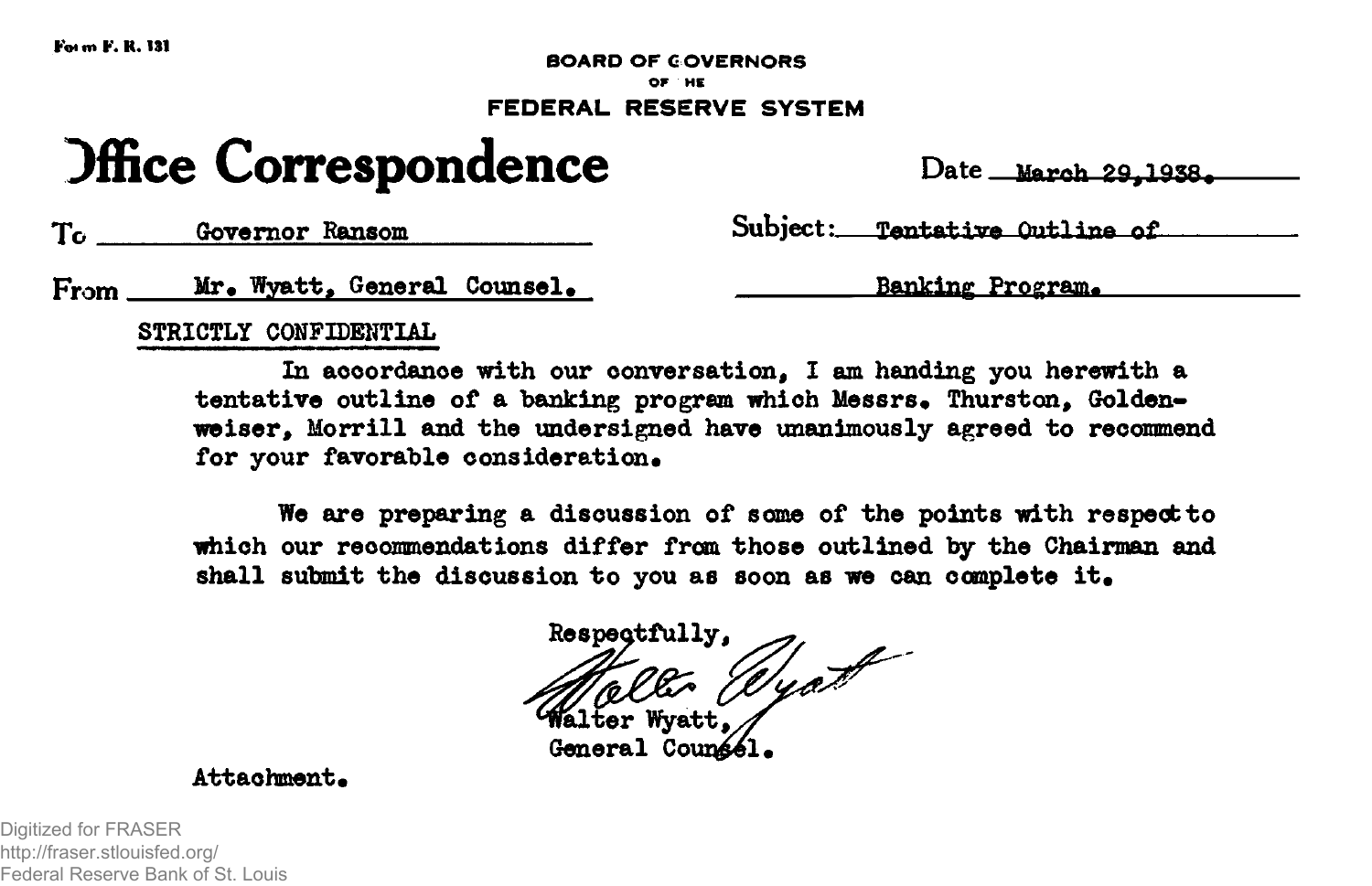# **TENTATIVE OUTLINE OF BAHKING PROGRAM**

**For convenience, each item is typed on a separate** page. Some of the items will be discussed in a separate memorandum to be prepared later.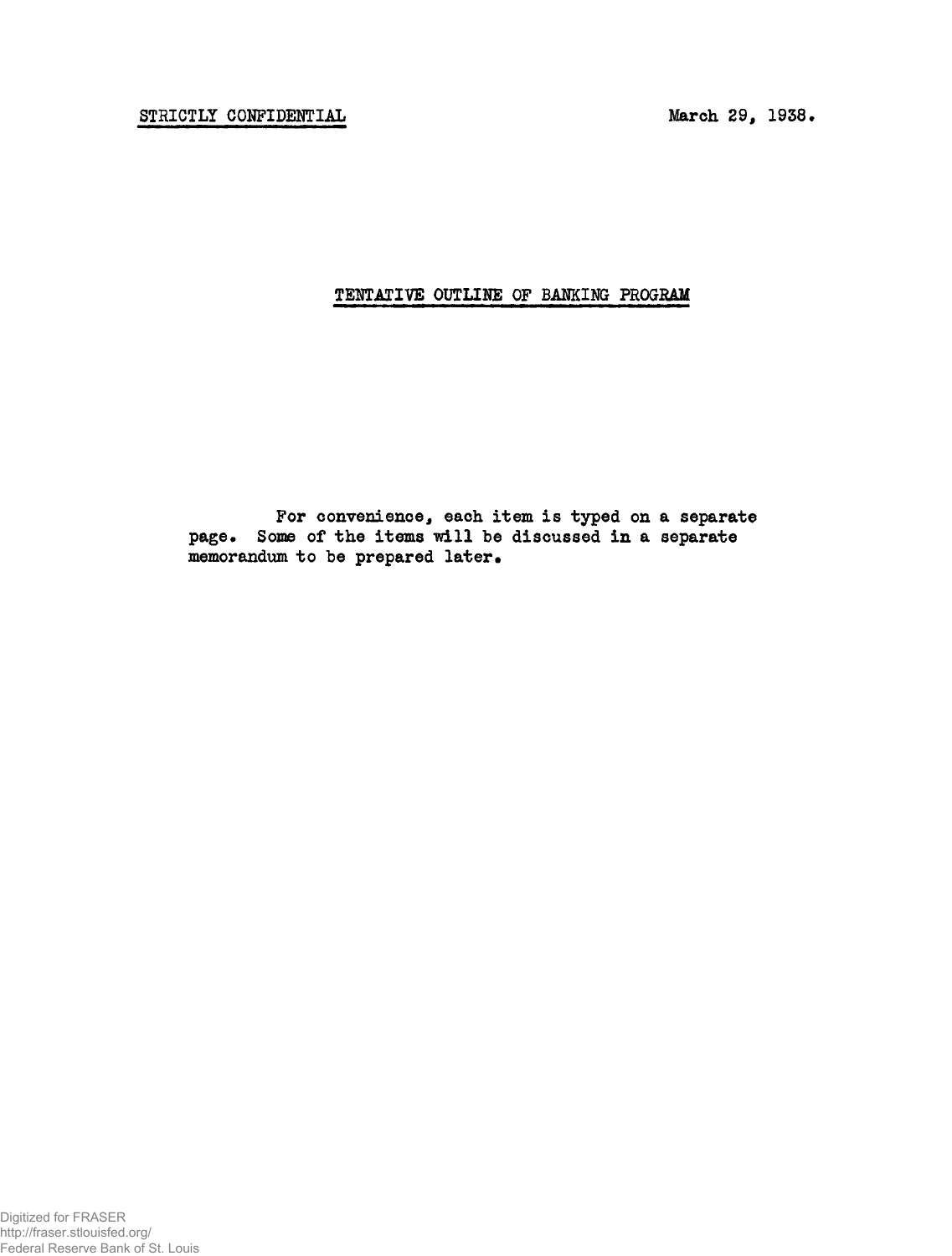#### **Mandate**

**Section 1 of the Banking Act of 1939 shall read as follows: All agencies of the Executive branch of the Government shall use the powers entrusted to them with a view to contributing to economic stability and the greatest sustainable employment of labor and of the** productive resources of the nation.

**A section of the Federal Reserve Act should be amended by adding the following! All the powers of the Federal Reserve System shall be directed toward the improvement of banking and credit conditions and the regulation of the volume and cost of credit with a view to economic stability and the fullest sustainable employment of labor and of the productive resources of the nation, in accordance with the general objective of the Government stated in Section 1 of the Banking Act of 1939. The Board of Governors of the Federal Reserve System shall from time to time recommend to Congress such legislation as in its judgment will enable the Federal Reserve System better to serve this purpose•**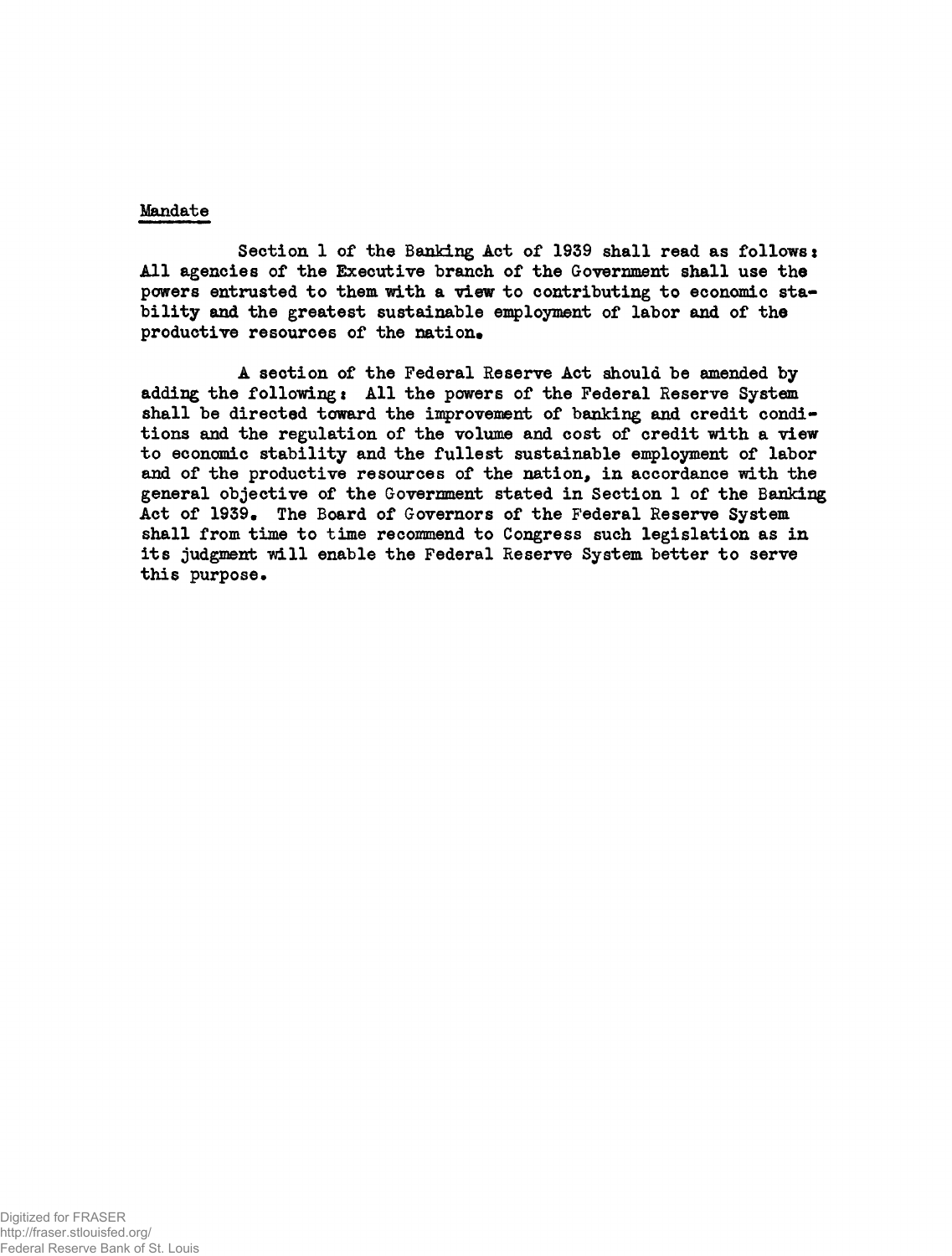#### **Ownership of Reserve Banks**

**Retire all capital stock of Federal Reserve banks, repeal all provisions relating to such stock, and provide that, after all expenses have been paid or provided for and after adequate reserves for losses, depreciation and other contingencies have been created with the approval of the Board, the remaining net earnings shall be disposed of annually as follows: l/4 shall be paid to the Treasury and S/4 shall be added to the surplus, until the surplus amounts to as much as the capital and surplus as of December 31 next preceding the date of the enactment of this Act; and thereafter l/2 of such net earnings shall be paid to the Treasury and l/2 added to the surplus fund^ Retain existing provision that, upon dissolution of Federal Reserve banks, the surplus shall go to the Government•**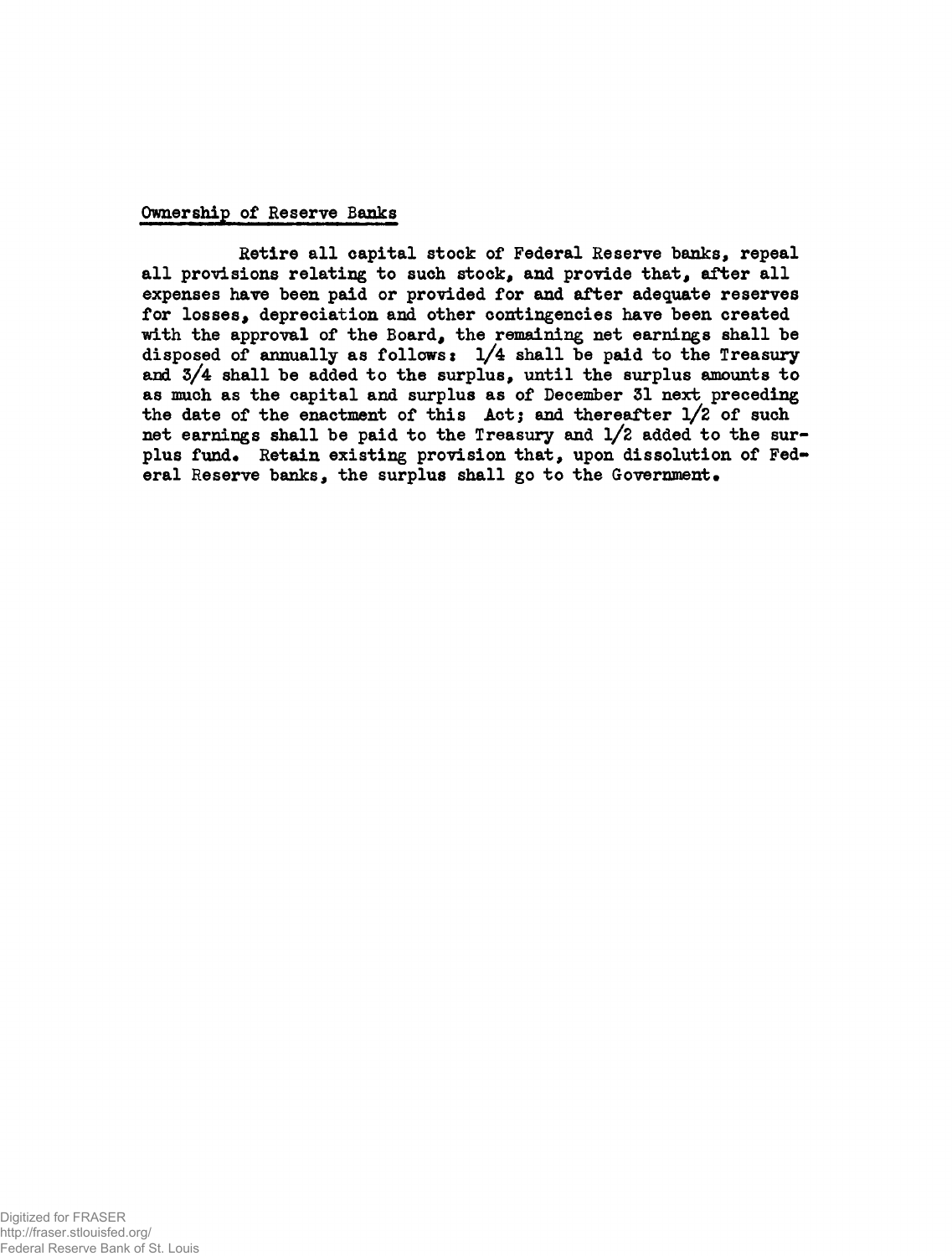#### **Membership in the System**

**Abolish membership in the System as such and repeal all provisions relating to acquisition and termination of membership; entitle all insured banks to credit facilities of Federal Reserve System and all other benefits now enjoyed by member banks; require all insured banks to maintain reserves on deposit with Federal Reserve banks and to comply with all regulations and restrictions which Congress has deemed necessary for the creation and preservation of a sound banking system, except (a) those relating to admission to and withdrawal from the System, (b) minimum capital requirements, and (c) as to small banks, the requirement that they remit at** par for checks drawn upon themselves.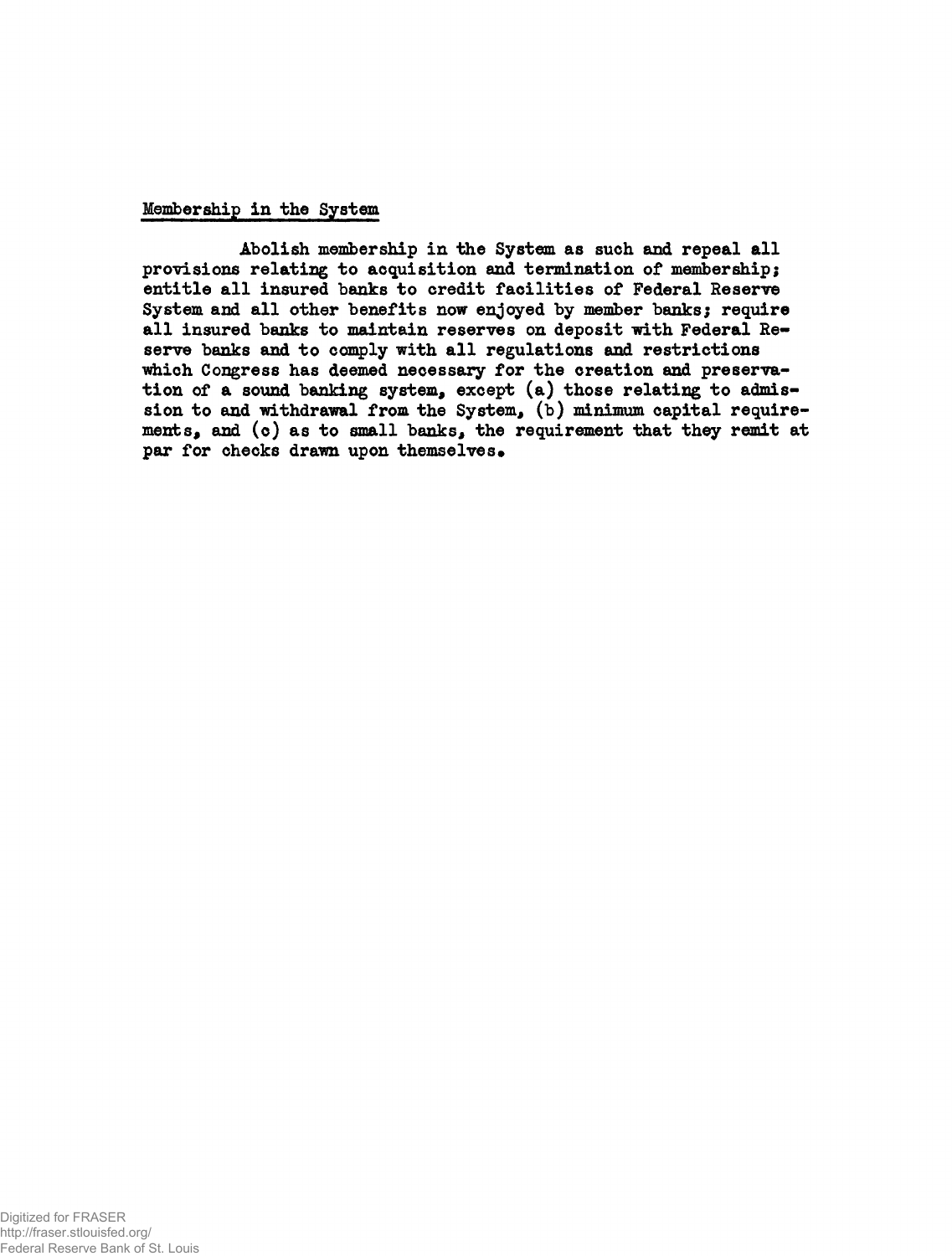#### **Exchange Charges**

**Permit each existing bank with deposits not exceeding #1,000,000 and located in a place with a population not exceeding 2500 in which there is now a non-par bank to charge exchange in remitting for checks drawn upon itself, and grant the same privi**lege until 1941 to other existing banks not now on the par list. **Permit all insured banks to absorb exchange charges on checks drawn upon such banks•**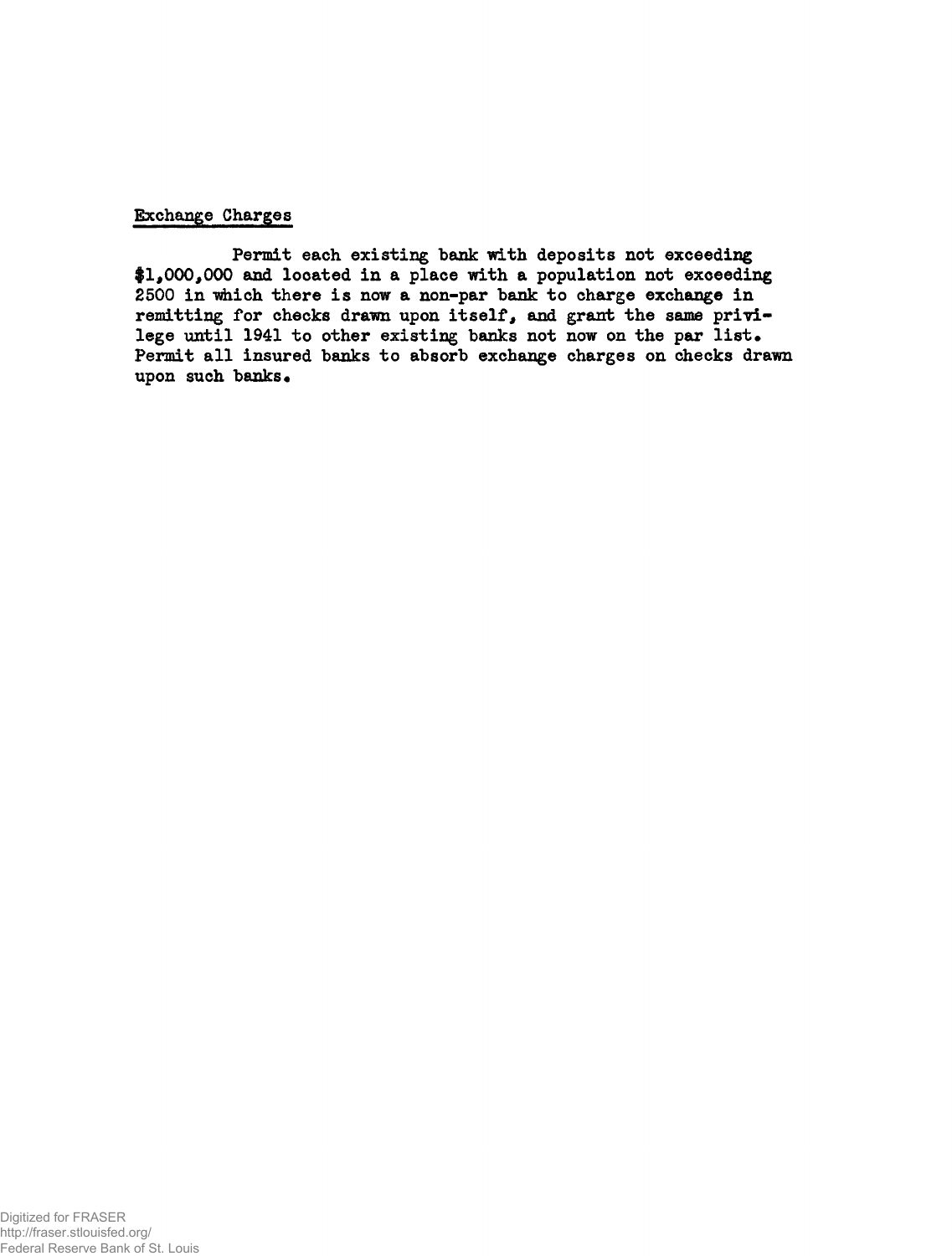# **Capital Requirements**

**Require capital adequate in the judgment of the supervisoryauthorities in relation to deposit liabilities and other corporate responsibilities and repeal all specific statutory requirements as to minimum capital\* This would apply to minimum capital required for organization of national banks, minimum capital required for insurance of deposits of State banks, and minimum capital required for branches** of both classes of banks.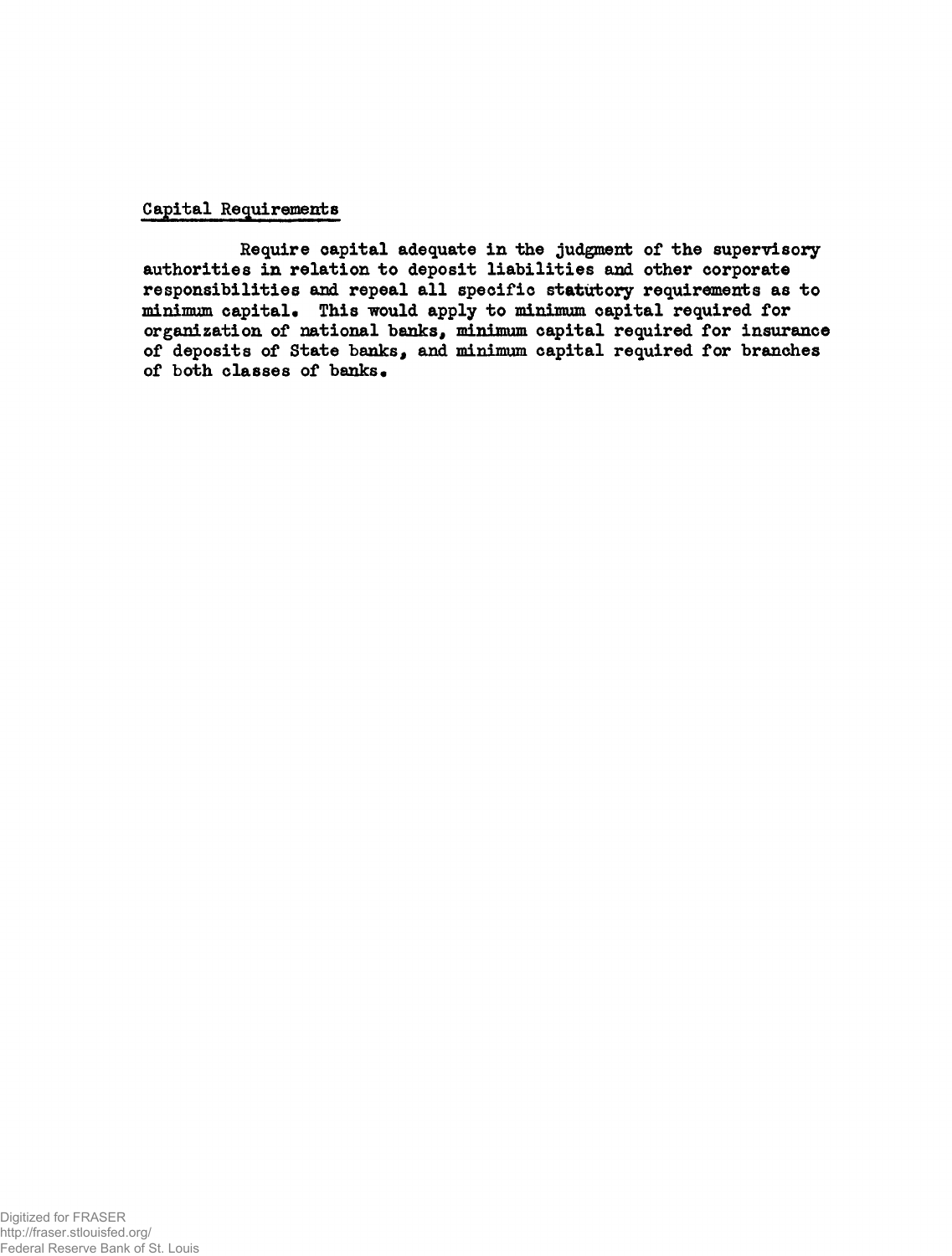# **Examinations and Reports**

**Repeal all provisions requiring minimum number of examinations per year and publication of minimum number of reports of condition each year, and provide for such examinations and reports as** supervisory authorities deem necessary.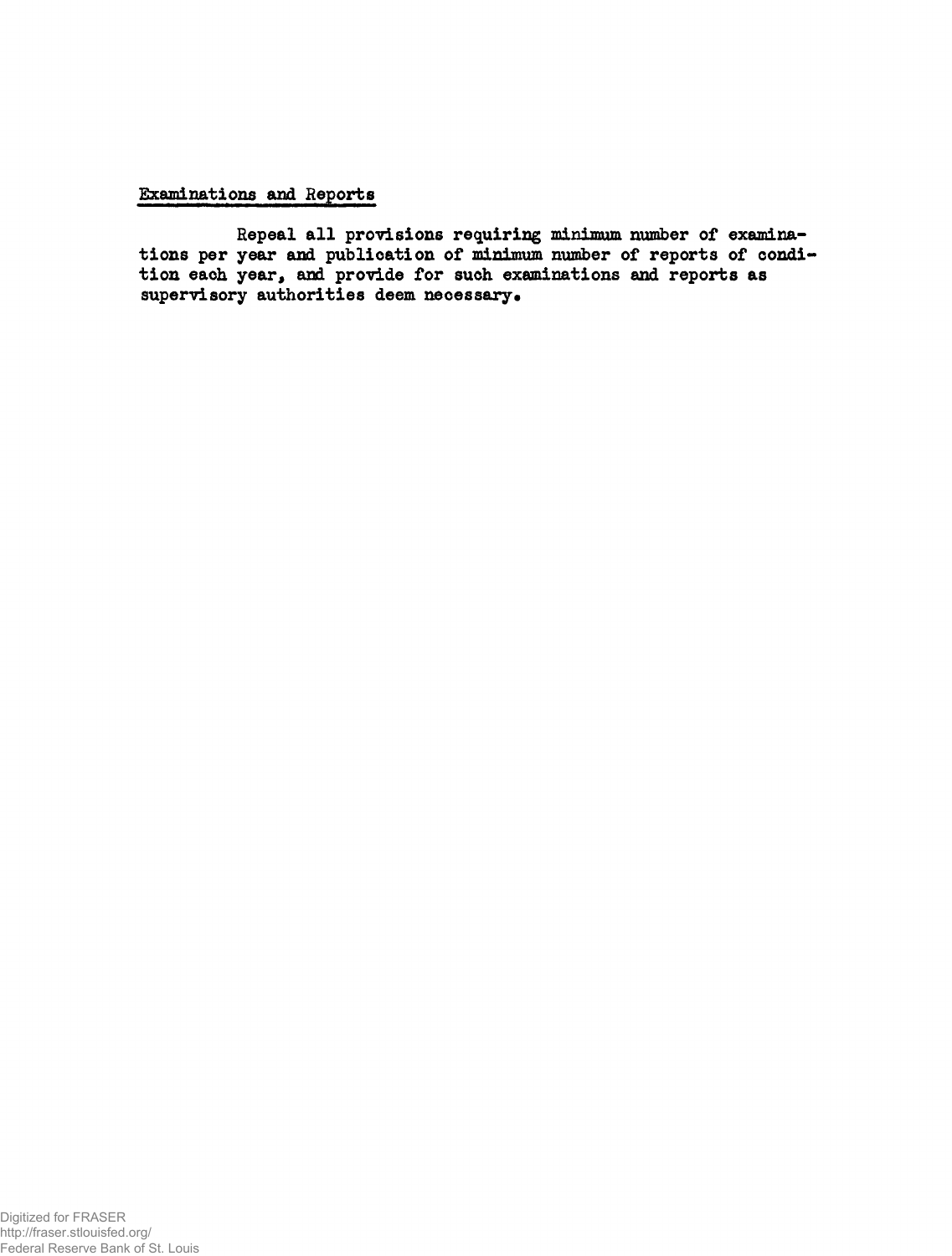#### **Reserves**

**The program should include a complete revision of existing reserve requirements to be worked out on a sound and practicable basis between now and January 1, 1939. In this connection consideration should be given to the question whether the present system of classifying cities as central reserve, reserve and non-reserve cities** should be abolished or changed. Also whether vault cash should be counted as reserves and whether higher reserves should be required **against deposits due to other banks•**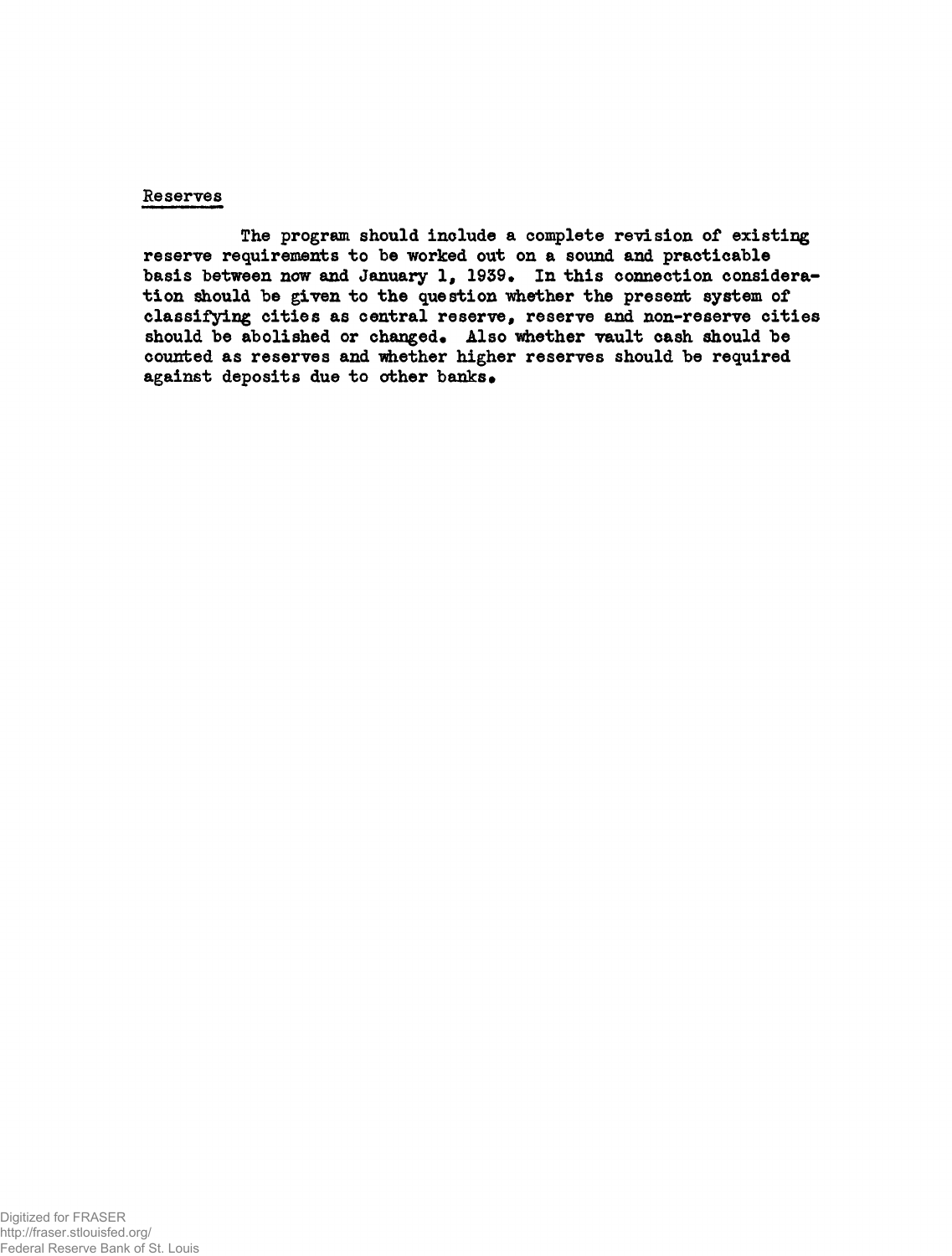#### **Directors of Reserve Banks**

**Provide for a board of nine directors, four appointed by the Board of Governors, four elected by insured banks, and one appointed** by the F.D.I.C. All to be actively engaged in their districts in com**merce, agriculture or industry and none to be directors, officers or** employees of banks. Group insured banks in each district according to size and let each group elect one director every four years for a term **of four years, the terms being staggered so that only one such director would be elected each year\* Provide that no director shall serve for** more than two full terms in succession.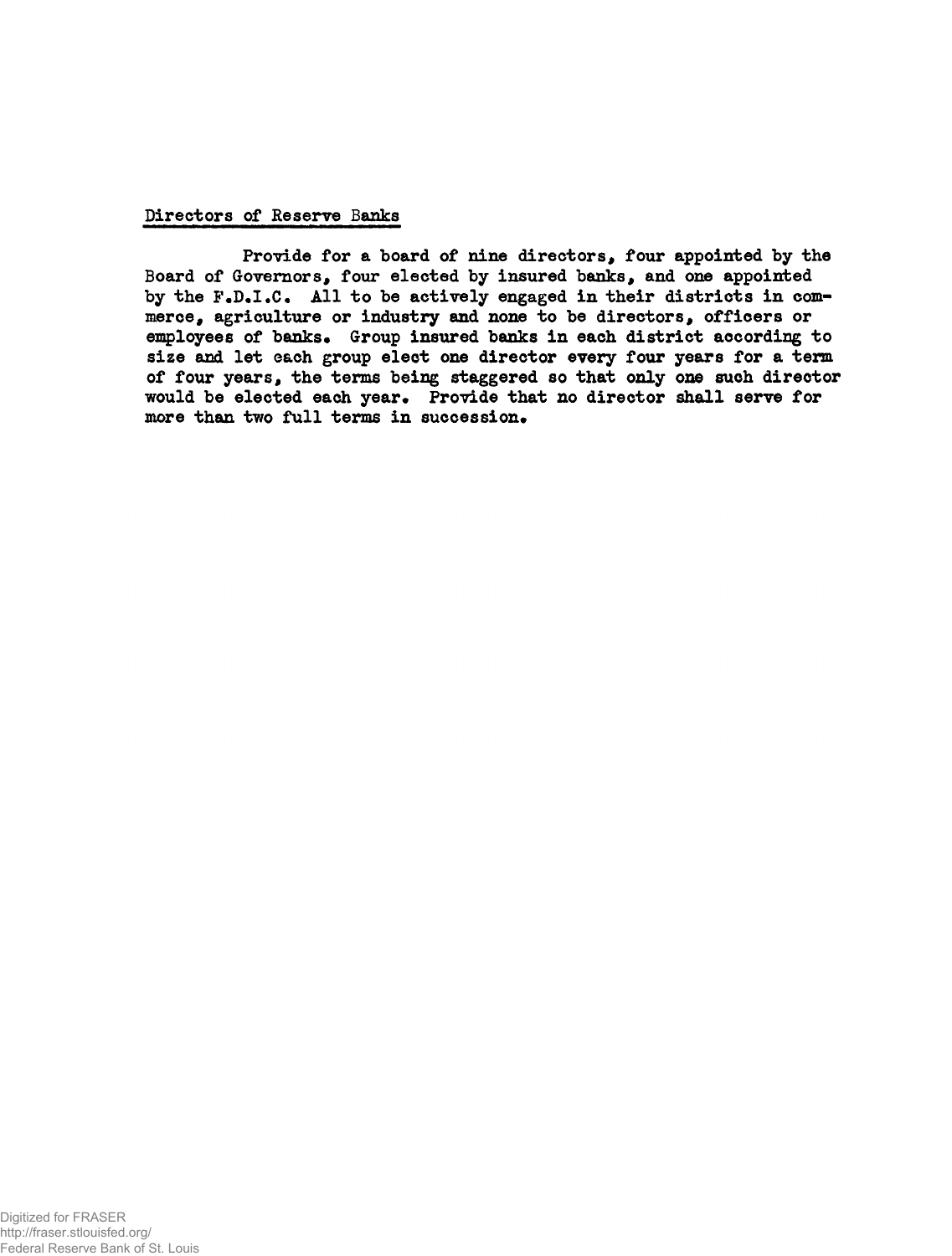# **Presidents and First Vice Presidents**

**Provide that the board of directors of each Federal Reserve bank shall nominate to the Board of Governors for a term of three years a President and a First Vice President "whose nomination as well as sal**ary shall be subject to the Board's approval.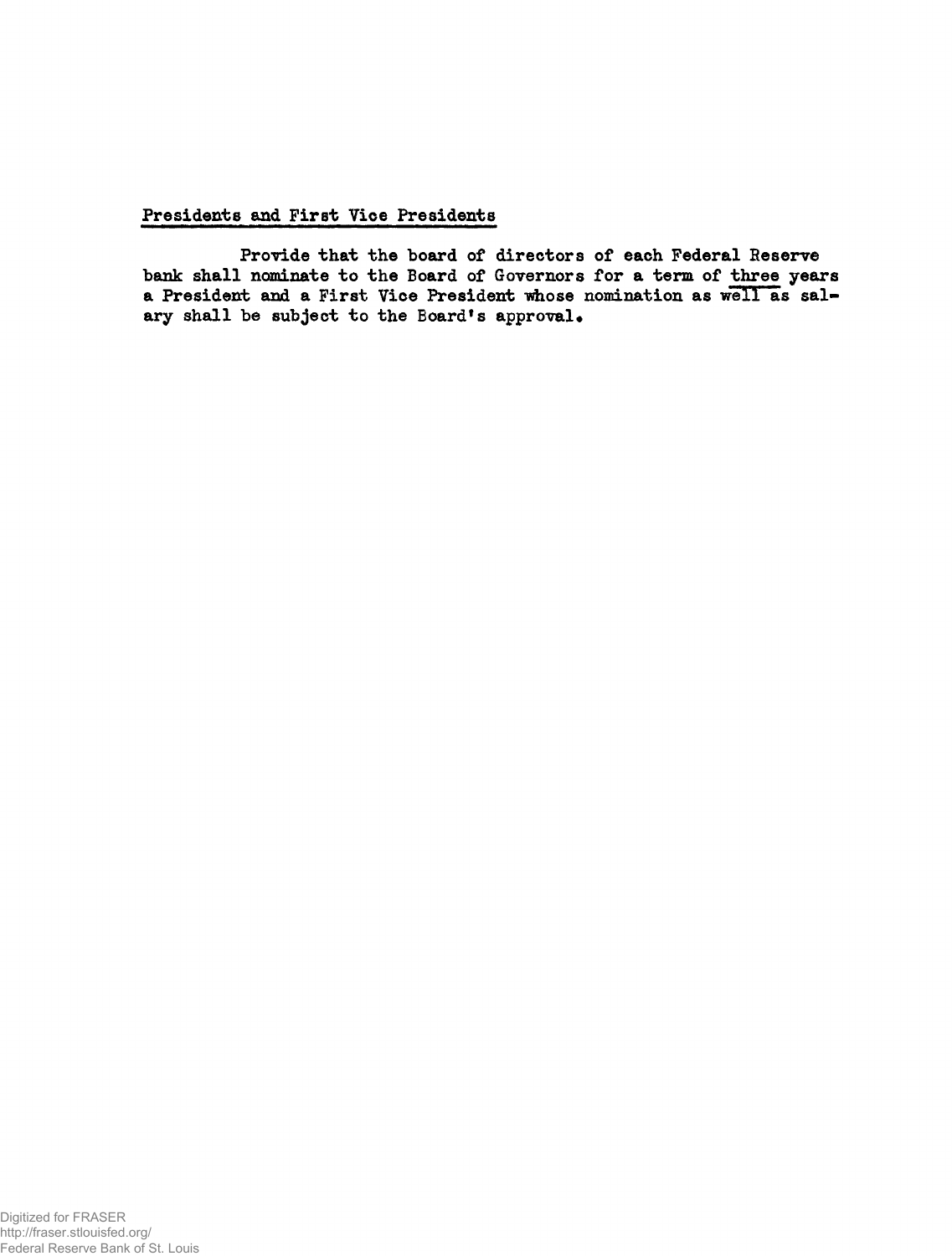#### **Chairman and Federal Reserve Agent**

**Separate the offices of Chairman and Federal Reserve Agent, authorizing the Board to designate one of the directors of each Federal Reserve bank as Chairman and to appoint a different person, who need not be a director, to serve as Federal Reserve Agent• The Board of Governors also to designate one of the directors as Deputy Chairman\***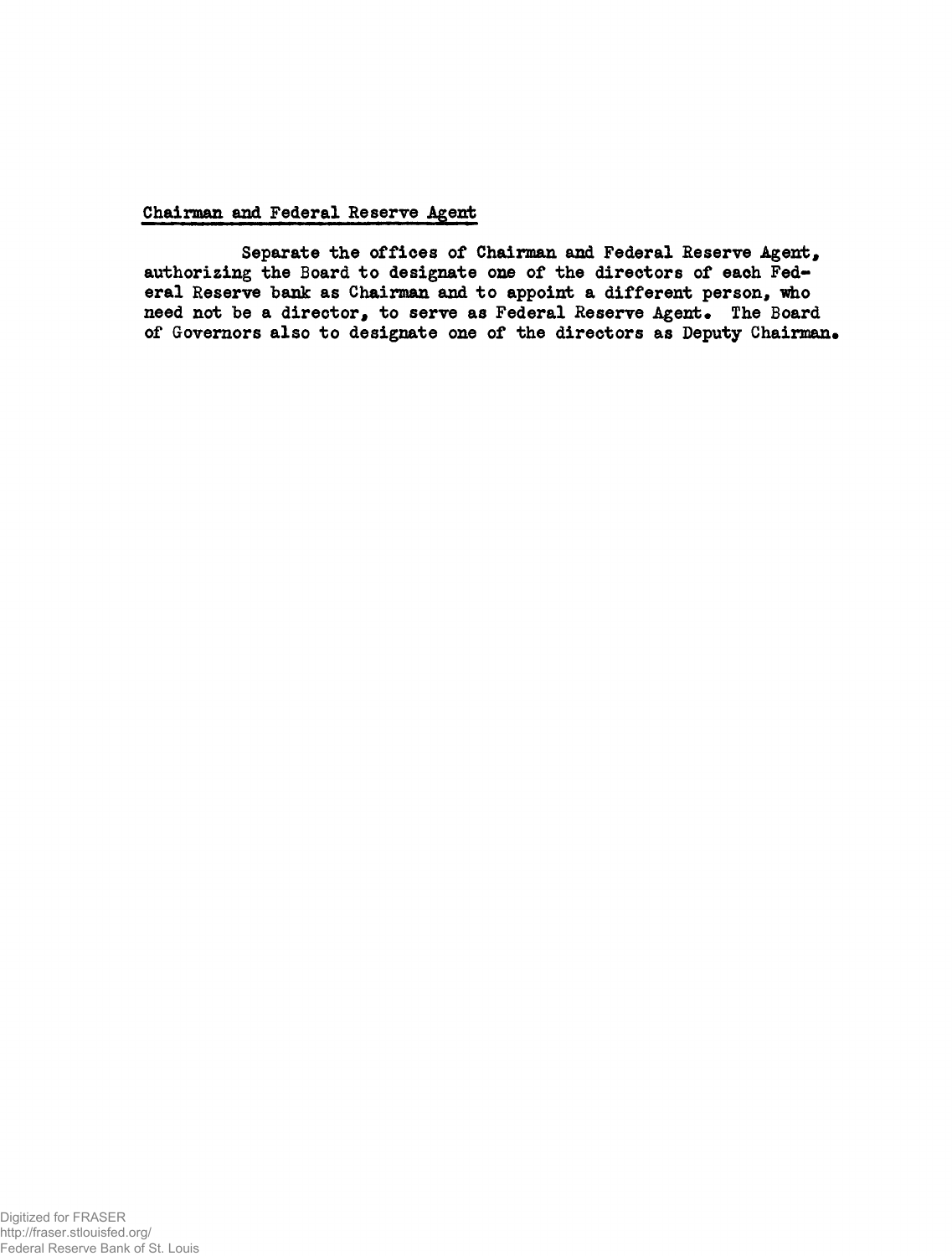#### **Consolidation of Bank Supervisory Functions**

**Abolish the office of the Comptroller of the Currency, transferring all currency functions to the Treasurer of the United States, transferring the function of supervising the liquidation of insolvent** banks to the F.D.I.C. and transferring all other functions to the Board of Governors of the Federal Reserve System. Transfer all bank examination and supervisory functions from the F.D.I.C. to the Board.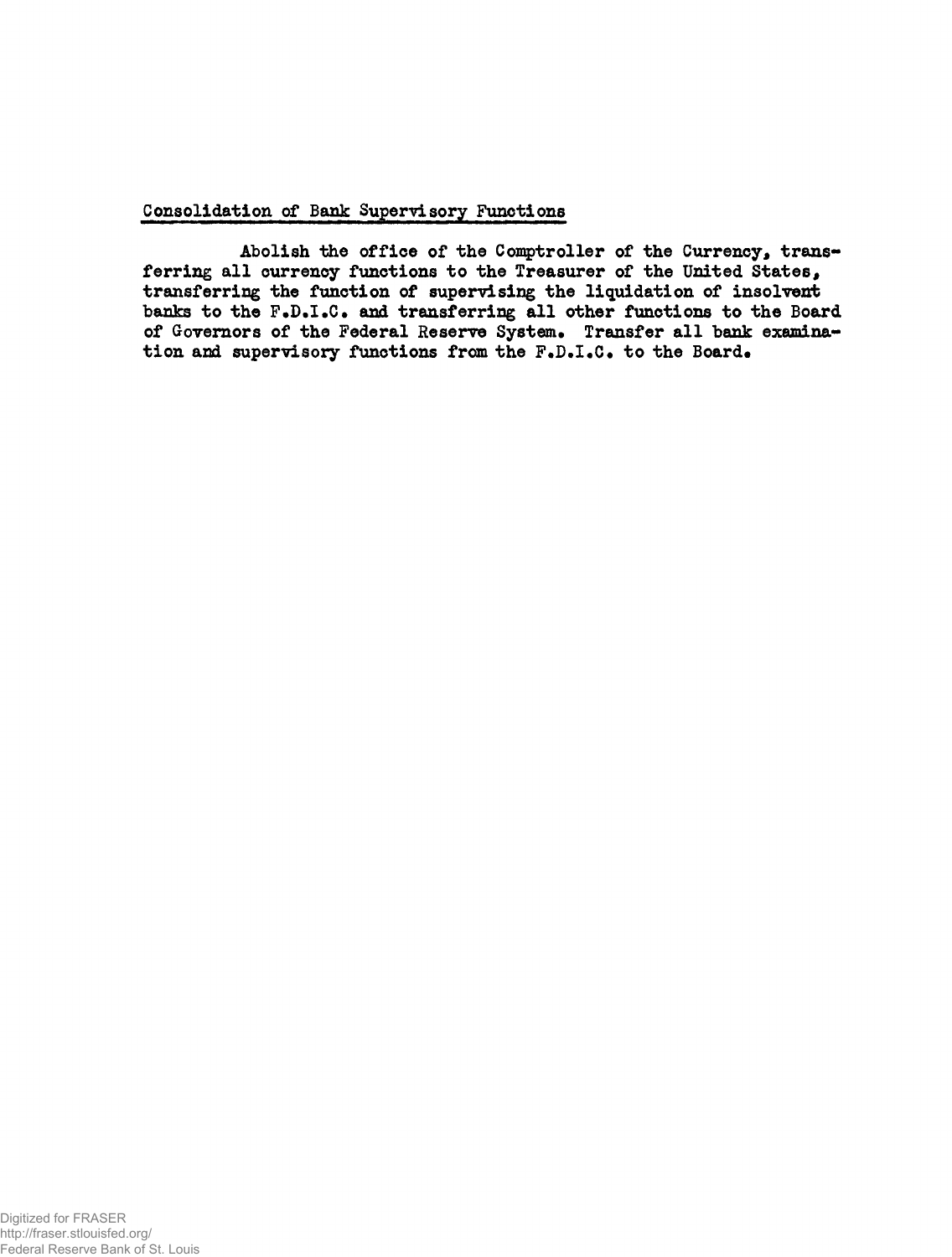#### **Decentralization of Administration**

**Provide that the Board shall decentralize the administration of matters affecting individual banks by authorizing the Reserve banks or representatives of the Board stationed at the Reserve banks to act upon such matters in accordance with general policies, regulations and instructions issued from time to time by the Board and subject to appeal** to, or review by, the Board under regulations prescribed by the Board. **For this purpose authorize the Board of Governors to delegate the performance of specific duties and functions, other than determination of national or System policies and promulgation of regulations, to individual members of the Board, to members of its staff# or to Reserve banksi**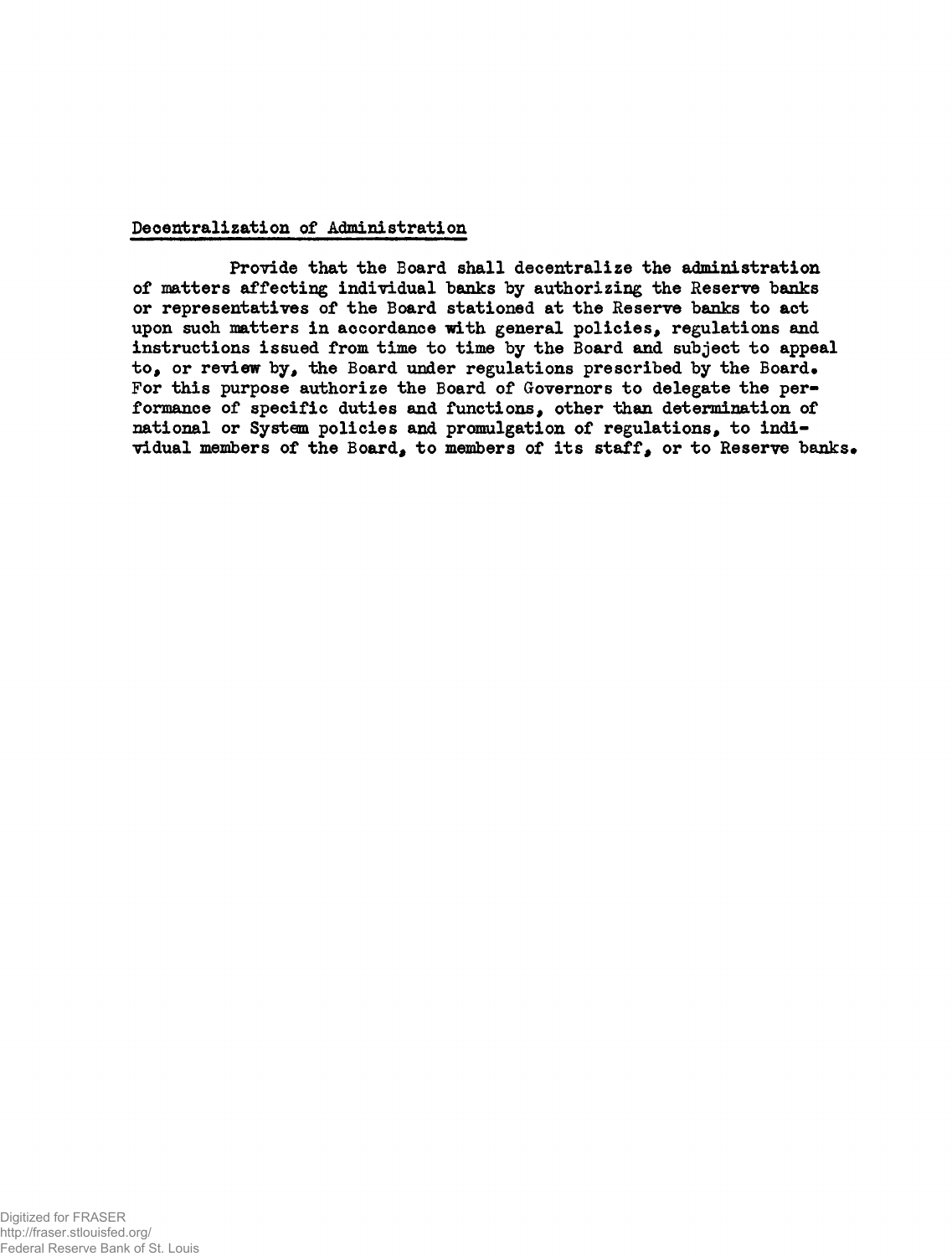#### **Membership of the Board**

**Provide that the Board of Governors shall consist of the Chairman of the F.D.I•C. as a member ex officio and six other members** appointed for terms of twelve years, one term expiring every two years. **Provide that the Chairman of the F.D.I.C. may designate another member of the Board of the F.D.I•€• to serve on the Board of Governors, in** his absence. Provide for assignment of space by Board of Governors in **its building or an annex to be constructed for personnel of F.D.I.C.,** with reimbursement for proportionate share of cost of such space.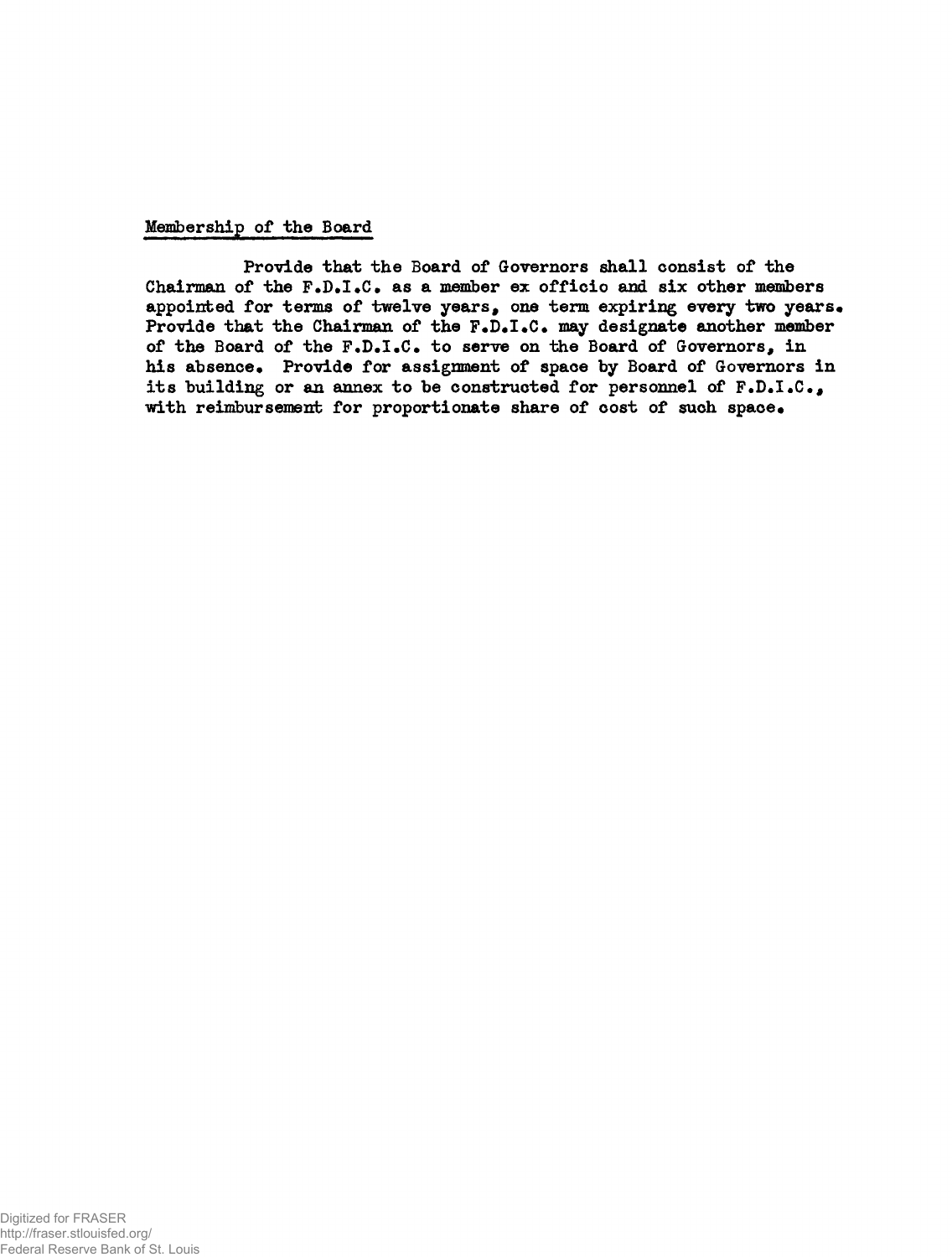# **Chairman of the Board of Governors**

**Provide that the Chairman of the Board of Governors may be appointed from any part of the country, that he shall serve as Chairman at the pleasure of the President, and that he shall be an ex officio member of the board of directors of the F.D.I.C\* Provide that he may designate another member of the Board to serve on the board of the F.D.I.C. in his absence.**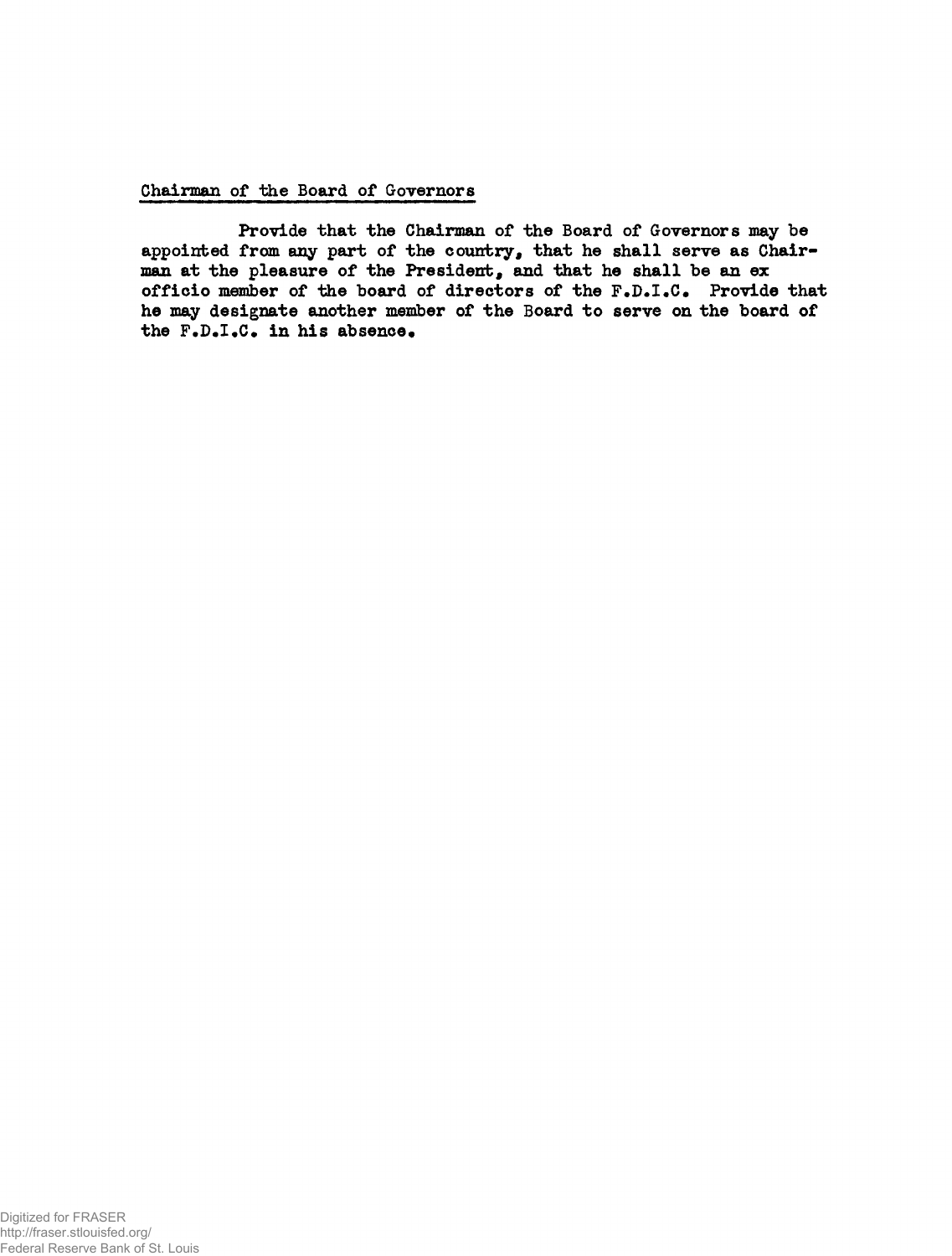**Open Market Committee**

**Transfer to the Board of Governors all functions of the Federal Open Market Committee•**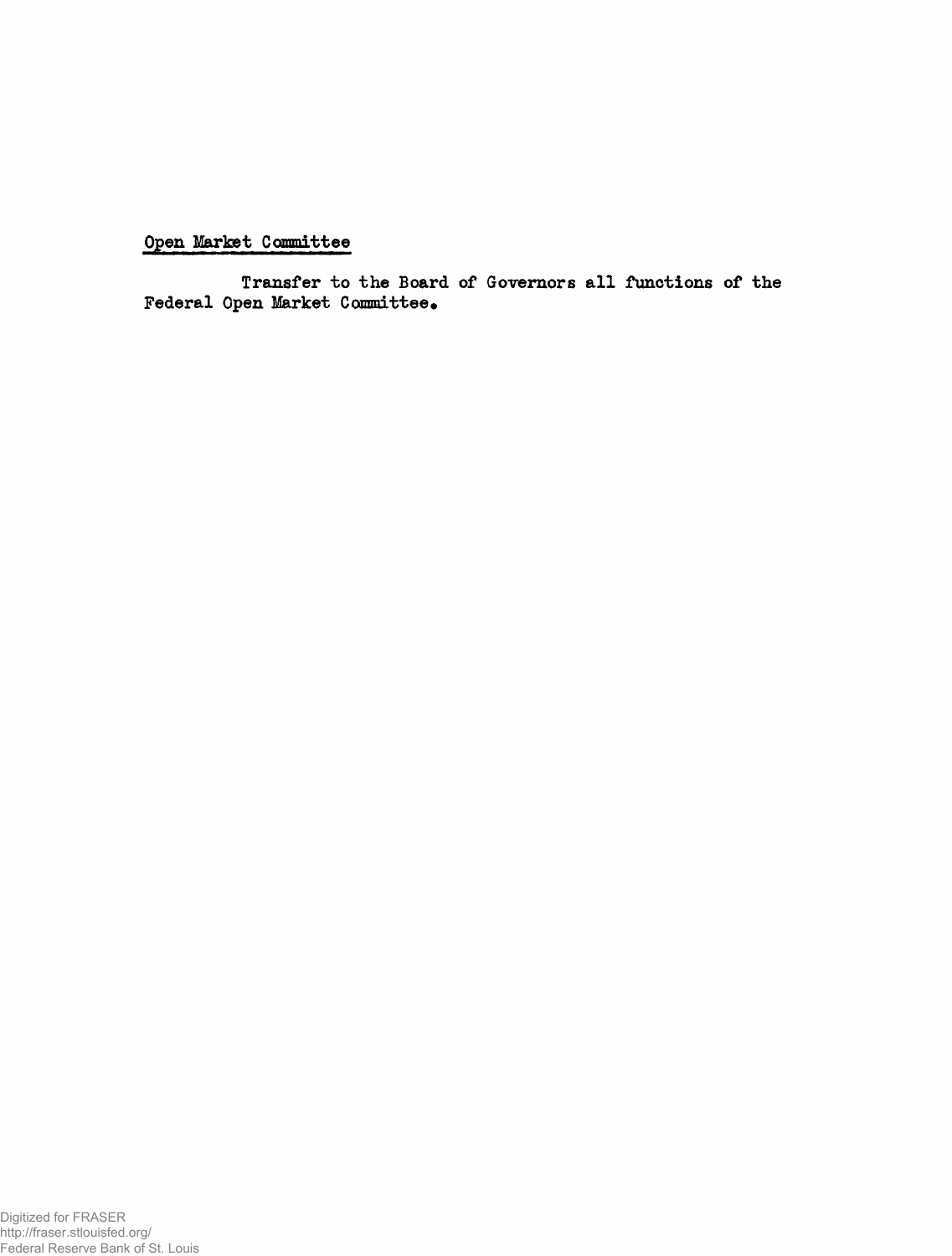#### **Branches**

**Authorize establishment of branches regardless of State law anywhere within the State in which the head office is located and regardless of State lines anywhere within the Federal Reserve branch or head office zone in which the national bank is located, provided that, before any such branch is established, the supervisory authorities shall be satisfied that additional banking facilities are needed and that the establishment of the proposed branch will be consistent with the maintenance of sound banking conditions•**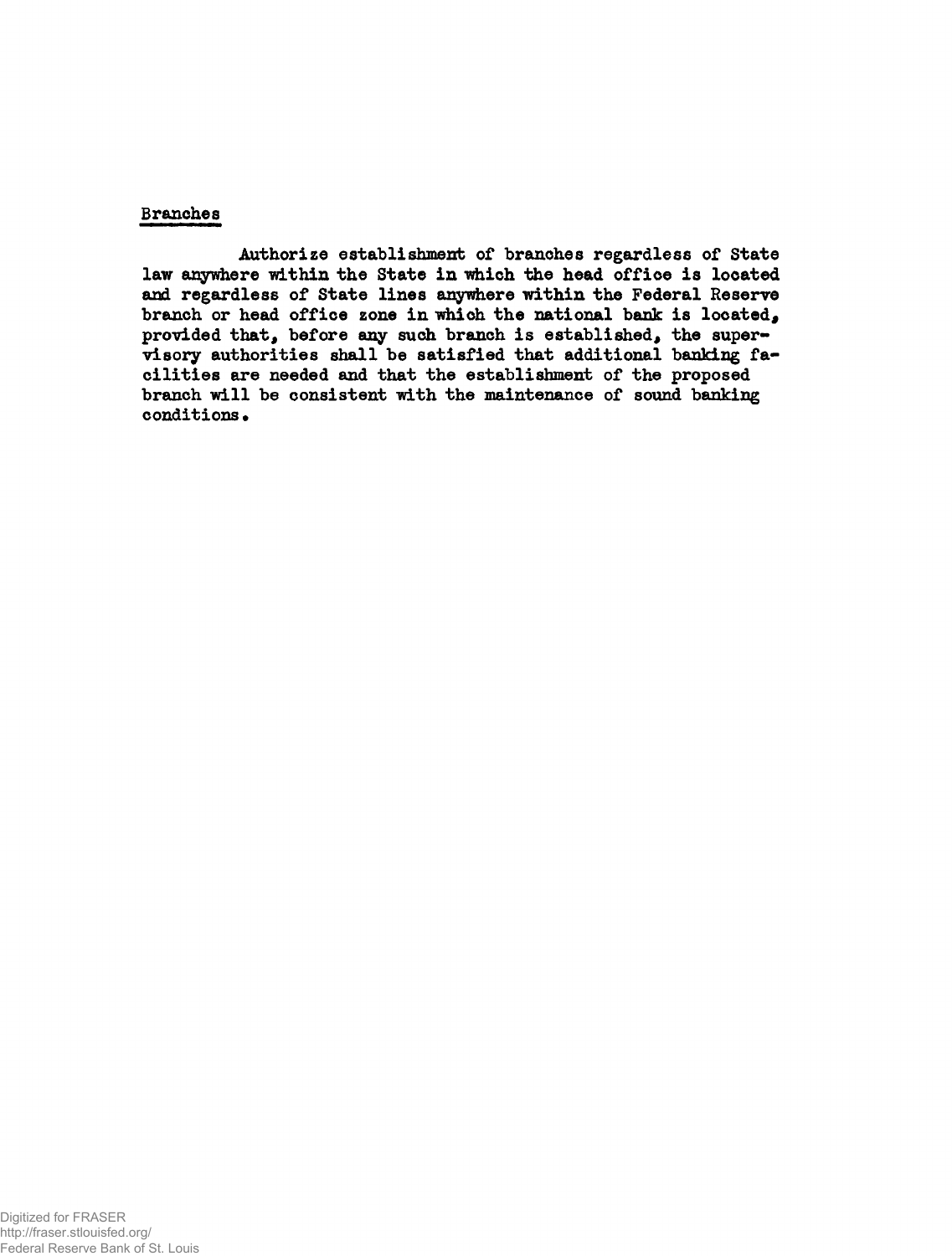#### **Bank Holding Companies**

**If a bank holding company bill is enacted at this session of Congress, any desirable amendments to it should be included in the pro**gram for 1939. If such a bill is not enacted at this session of Congress, **there should be included in the program for 1939 a complete revision of** the bank holding company legislation.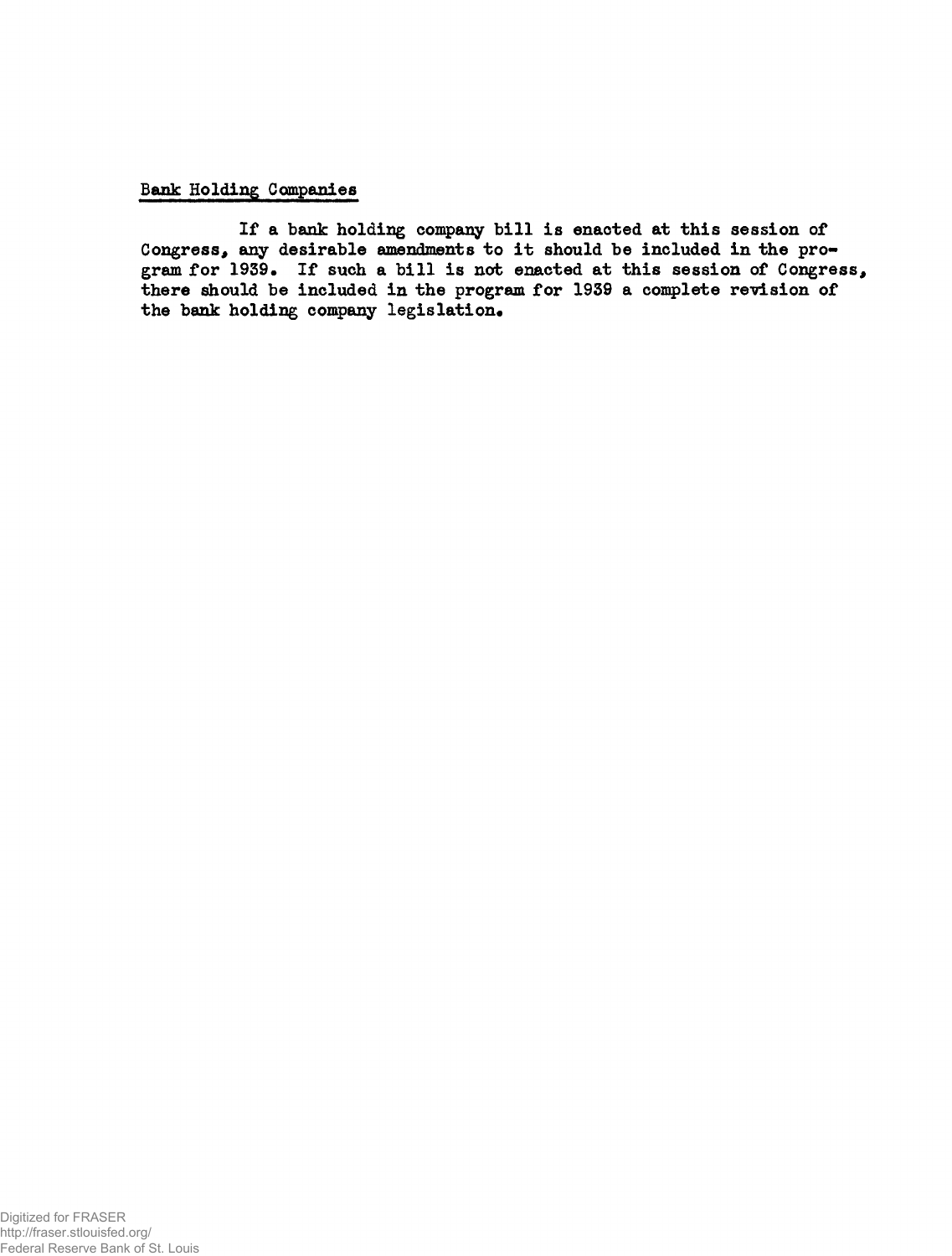# **Eligibility for Rediscount**

**Strike out all present provisions of sections 13 and 15a of the Federal Reserve Act relating to eligibility of paper for discount and substitute provisions of section 10(b) without the penalty rate.**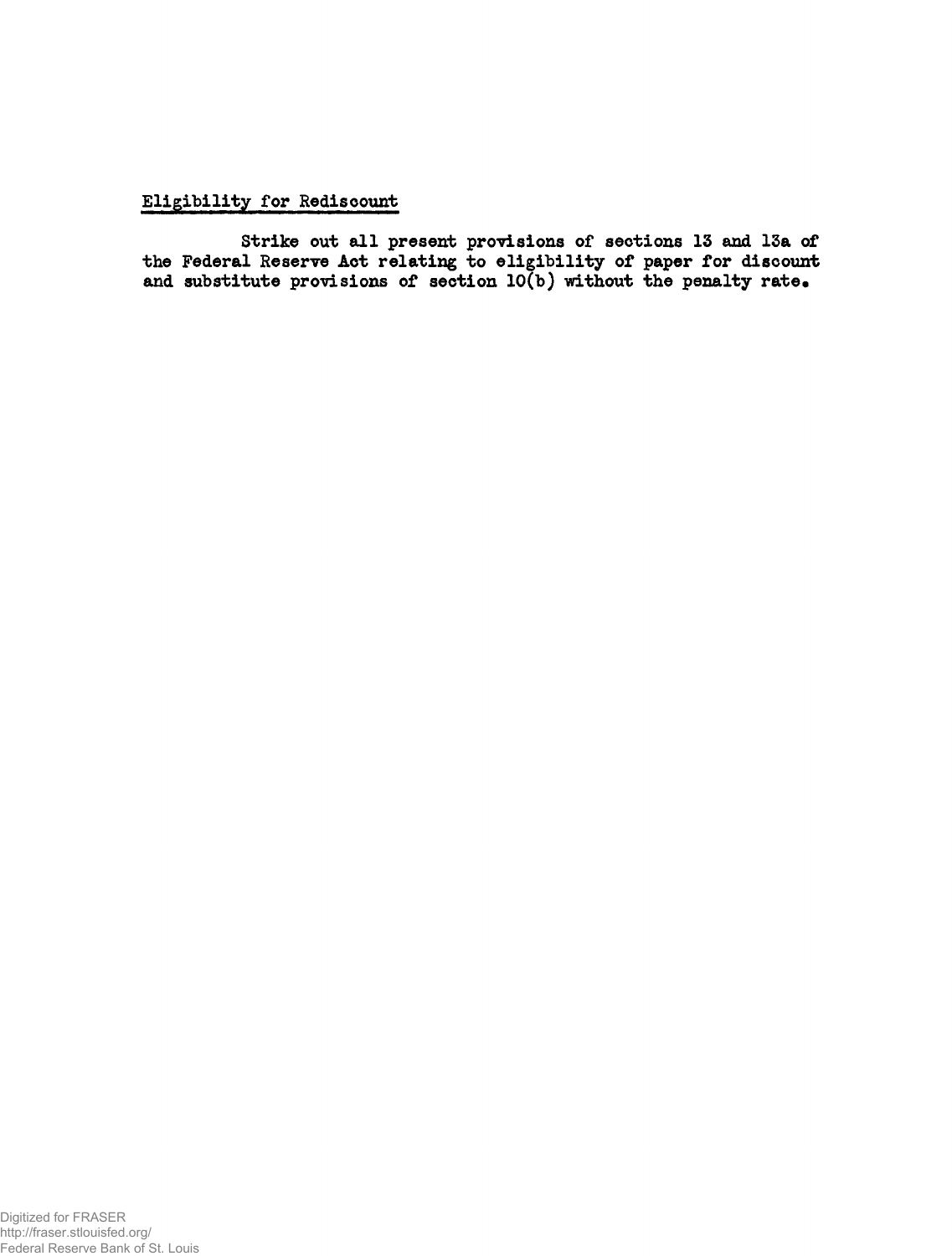**Direct Purchase of Treasury Obligations**

**Enable Federal Reserve banks to purchase Treasury bills with** maturities not exceeding 90 days directly from the Treasury.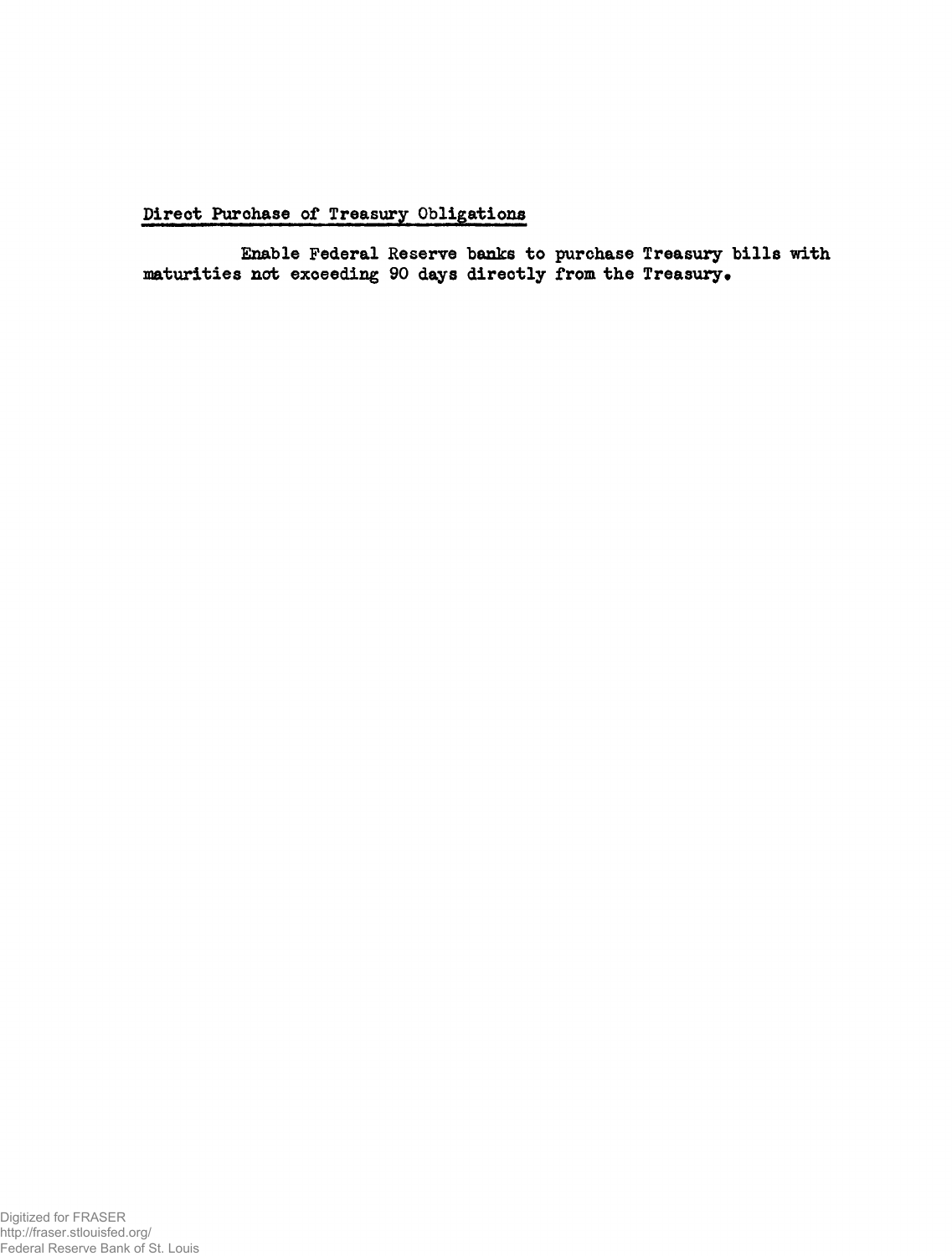# **Discount Rates**

**Provide that discount rates shall be established monthly (instead of every 14 days), or oftener if deemed necessary by the** Board.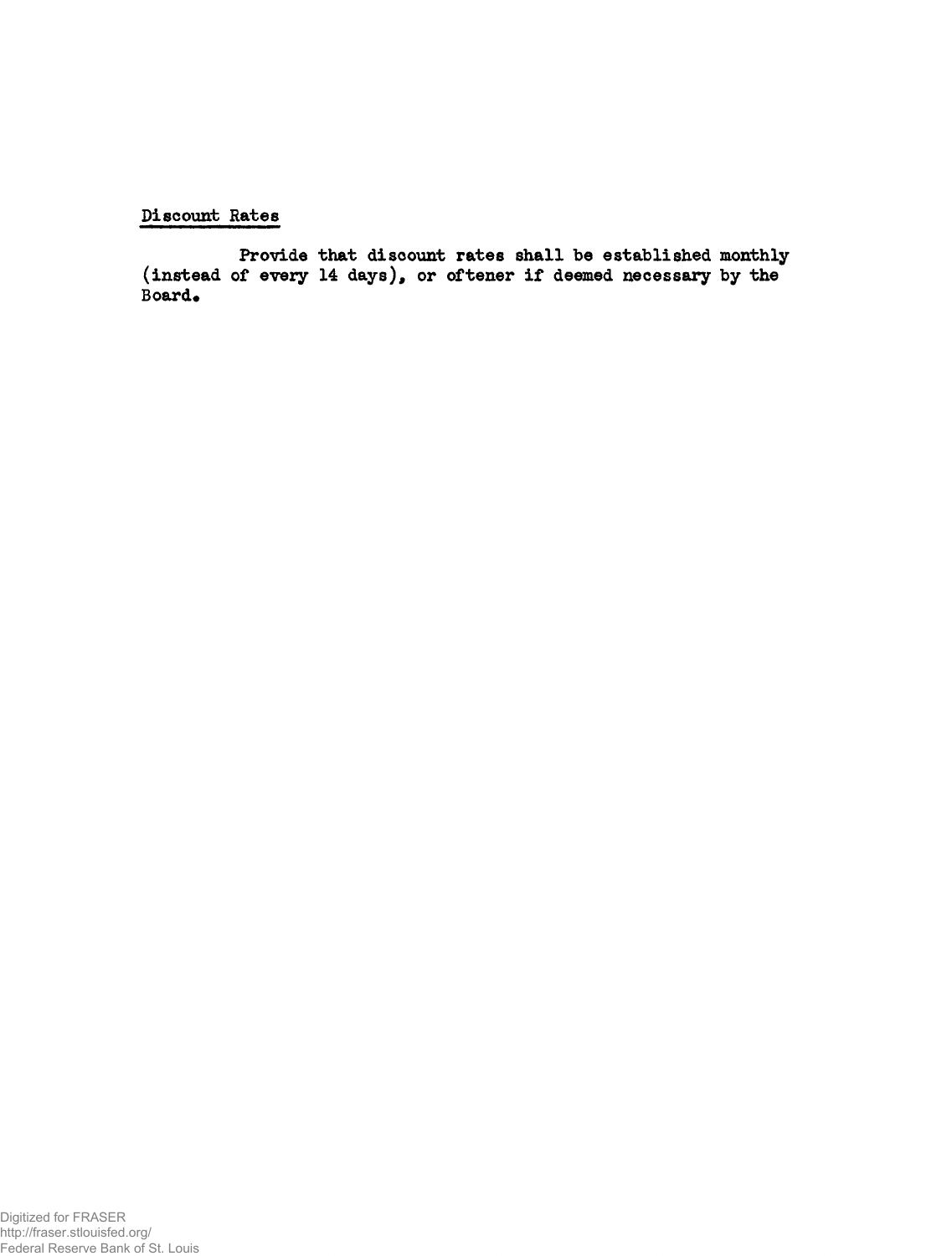#### **Modification of Restrictions on Underwriting**

**Amend the law so as to permit member banks to underwrite investment securities of the same character and in the same amount** as they are authorized to purchase; but forbid them to engage in the **distribution of such securities except through dealers or through a** national securities exchange.